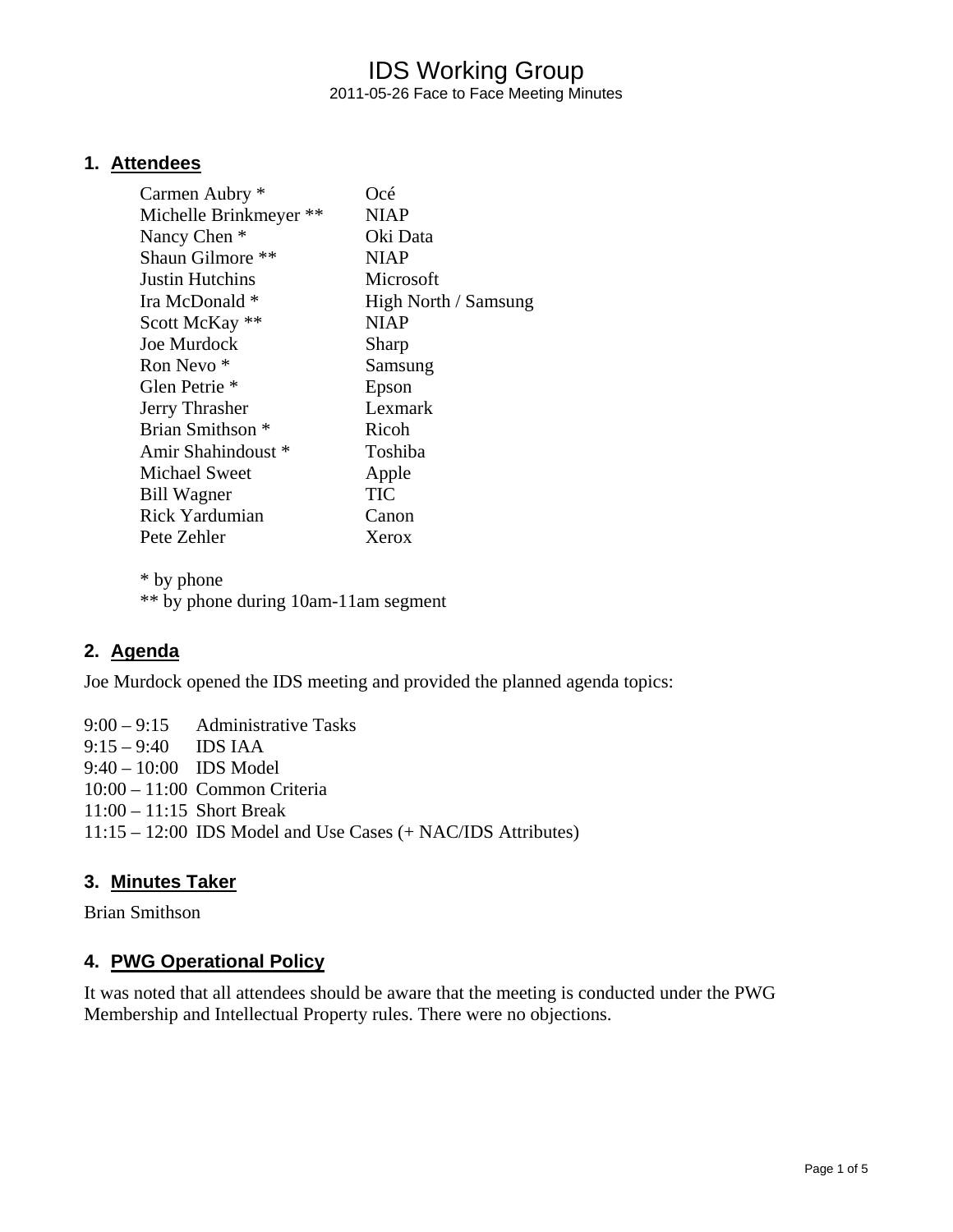2011-05-26 Face to Face Meeting Minutes

## **5. Approve Minutes from previous meeting**

Minutes from the previous meeting are at ftp://ftp.pwg.org/pub/pwg/ids/minutes/IDS-call-minutes-20110512.pdf. There were no objections to the previous meeting's minutes.

## **6. Review Action Items**

The most recent Action Item spreadsheet is available at: ftp://ftp.pwg.org/pub/pwg/ids/ActionItems/.

Action item updates and comments:

• AI #77 was marked "Abandoned", only because we have several specs that need or will need a prototype

## **7. Document status**

### **7.1 Stable documents**

- HCD-Assessment-Attributes
	- o ftp://ftp.pwg.org/pub/pwg/ids/wd/wd-idsattributes10-20110127.pdf
	- o Stable (needs a binding prototype)
- HCD-NAP Binding
	- o ftp://ftp.pwg.org/pub/pwg/ids/wd/wd-ids-napsoh10-20100930.pdf
	- o Stable
- HCD-NAC Business Case White Paper
	- o ftp://ftp.pwg.org/pub/pwg/ids/white/tb-ids-hcd-nac-business-case-20100422.pdf
	- o Final
- IDS Charter
	- o ftp://ftp.pwg.org/pub/pwg/ids/charter/ch-ids-charter-201100503.pdf
	- o Updated charter approved by Steering Committee

#### **7.2 Active documents**

- HCD-TNC Binding
	- o Initial Draft still under development
- HCD-Health Remediation
	- o ftp://ftp.pwg.org/pub/pwg/ids/wd/wd-ids-remediation10-20100930.pdf
	- o Initial Draft
- IDS-Log
	- o ftp://ftp.pwg.org/pub/pwg/ids/wd/wd-ids-log10-20110326.pdf
	- o Draft
- IDS-Identification-Authentication-Authorization
	- o ftp://ftp.pwg.org/pub/pwg/ids/wd/wd-ids-iaa10-20110524.pdf
	- o Draft
- IDS-Model
	- o ftp://ftp.pwg.org/pub/pwg/ids/wd/wd-ids-model10-20110524.pdf
	- o Draft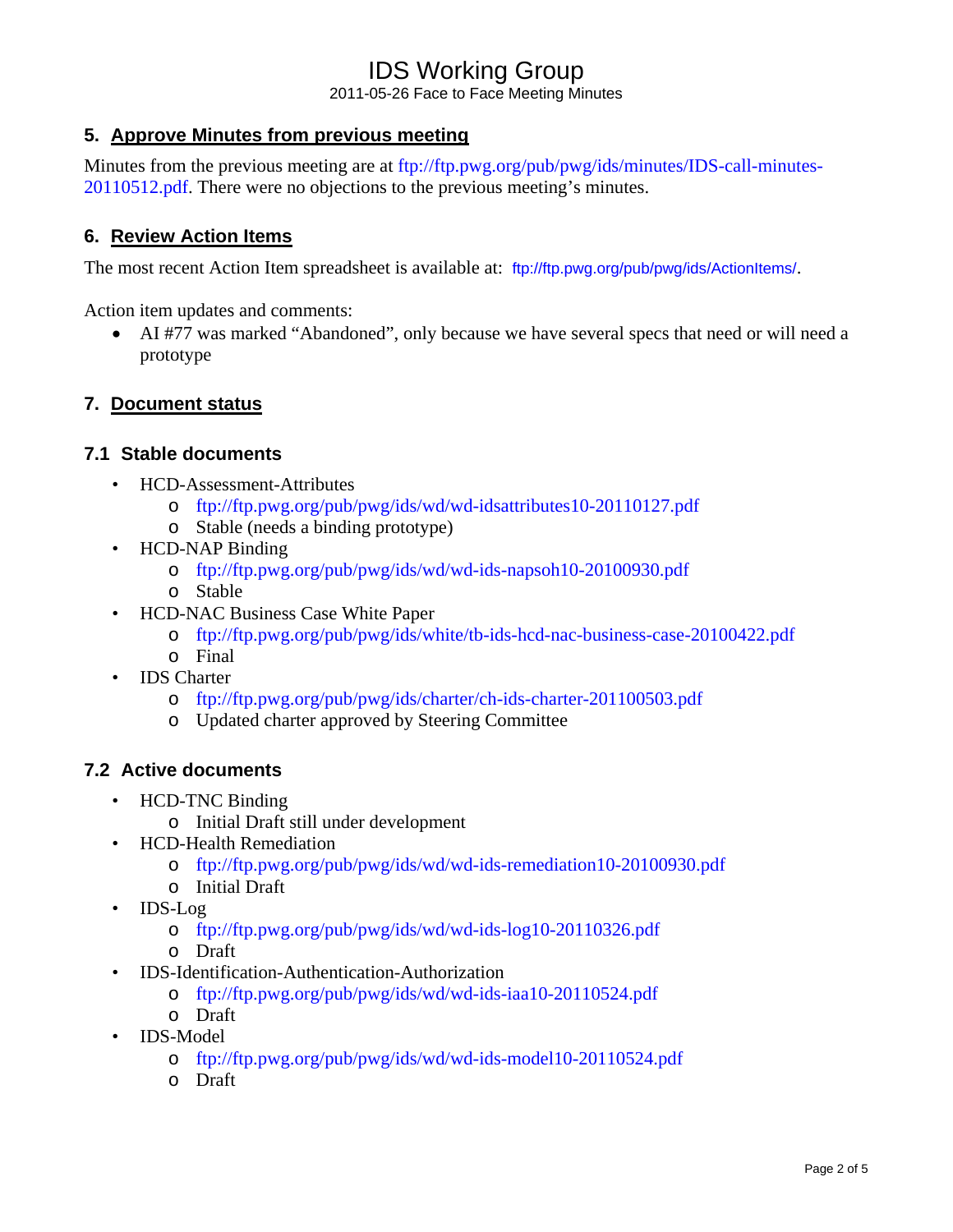2011-05-26 Face to Face Meeting Minutes

# **8. IDS IAA**

Refer to document ftp://ftp.pwg.org/pub/pwg/ids/wd/wd-ids-iaa10-20110524.pdf

Document was edited live during the meeting. New actions resulting from this segment:

| 95 | 5/26/2011 | Joe Murdock | <b>IDS=IAA</b> | Make all of the identification UUIDs in the schema required elements |
|----|-----------|-------------|----------------|----------------------------------------------------------------------|
|----|-----------|-------------|----------------|----------------------------------------------------------------------|

# **9. IDS Model**

Refer to document ftp://ftp.pwg.org/pub/pwg/ids/wd/wd-ids-model10-20110524.pdf

Document was edited live during the meeting. (continued as item 11)

## **10. Common Criteria**

Scott McKay, Michelle Brinkmeyer, and Shaun Gilmore joined us for this segment. Scott has been assigned to work with us, Michelle is the NIAP point of contact, and Shaun is the general expert on NIAP's new PP approach.

We discussed the overall objective of creating one or more Supporting Documents (SDs) that would make it possible for NIAP to recognize products evaluated at EAL3 if they conform to IEEE 2600.1 plus that/those SDs. That objective was rejected by NIAP. Shaun said that the new approach of tailored assurance is such that any supporting evaluator guidance or mandatory actions we might come up with are unlikely to exactly match the "arbitrary" set of security assurance requirements (SARs) of the EAL3 SAR package. Indeed, NIAP's admittedly "arbitrary" selection of EAL2 as a transitional assurance baseline is likely itself to go away, perhaps making a transition through EAL1 and ultimately being replaced by entirely tailored assurance requirements. [This is similar to Security Functional Requirements (SFRs). SFRs are tailored for each protection profile and not chosen from generic SFR packages in the way that SARs are chosen from generic SAR packages. –editor]

That said, we discussed how we should proceed to work together toward NIAP's goal for a fully tailored PP for HCDs while taking into account the relatively new PP into which the HCD technical community invested a substantial amount of time and money to produce, and which the HCD market is now coming to expect from vendors.

NIAP prefers that we begin writing a new PP immediately. The vendors prefers that we extend the life of IEEE 2600.1 and/or 2600.2 until those standards need to be reaffirmed or revised (in mid 2014 and early 2015, respectively). NIAP pointed out that the US government could drop its endorsement of 2600.1 and 2600.2/Policy #20 at any time. Similarly, vendors pointed out that even if they declined to work on a new PP, it is unlikely that the US government or other customers would cease purchasing HCDs. We did not reach a specific consensus on timing for developing a new PP. Instead, we focused on jointly investigating what is needed to move from the current HCD PP approach to the new NIAP approach, and then decide how best to make that transition.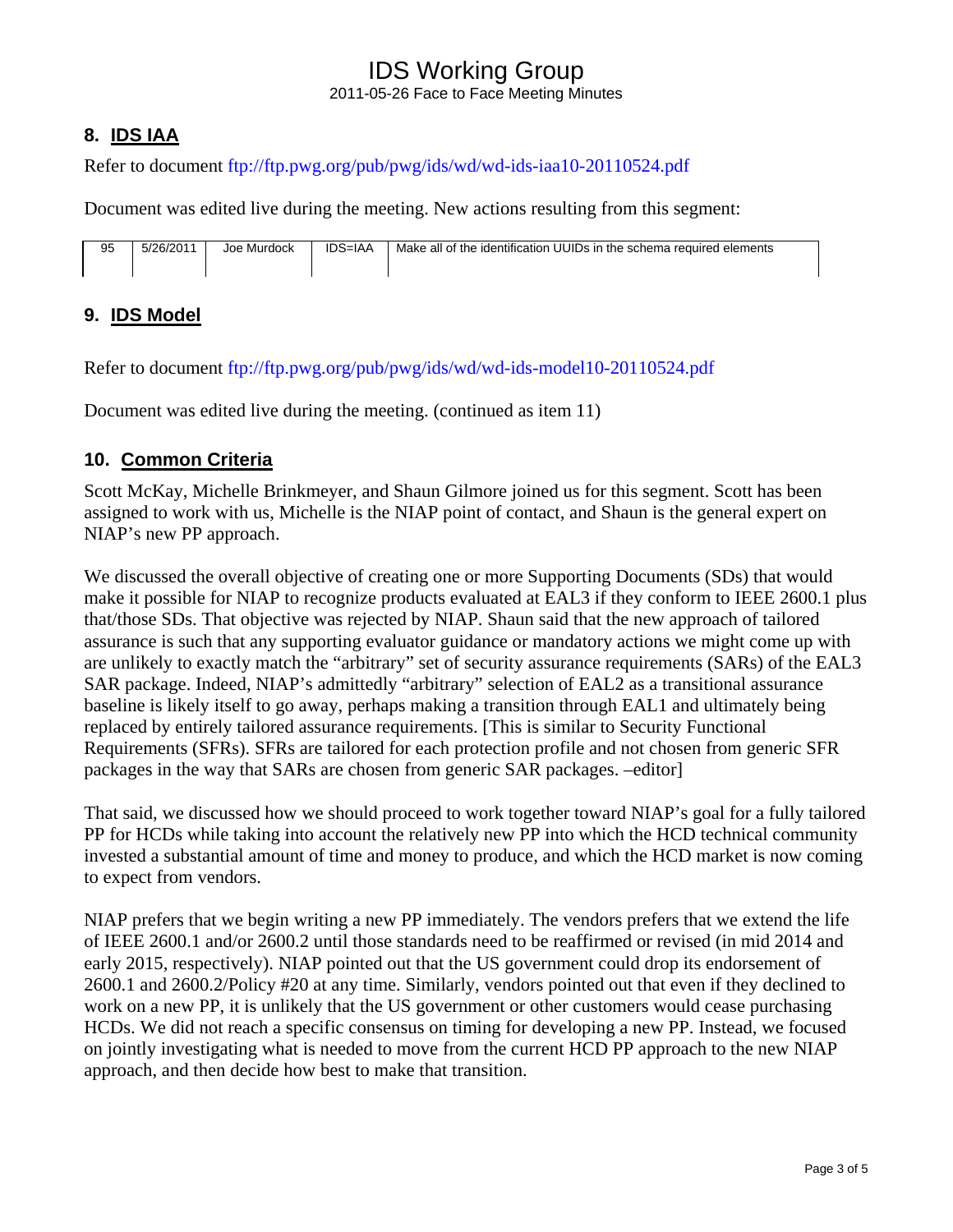2011-05-26 Face to Face Meeting Minutes

NIAP recommended that the vendor community look at the recently published Network Device Protection Profile (NDPP) http://www.niap-ccevs.org/pp/pp\_nd\_v1.0/ and consider how/where it applies to HCDs and 2600.1/2600.2. In turn, NIAP will review 2600.1/2600.2 SFRs and look at what assurance requirements are needed to support them.

We'll meet by teleconference approximately once per month, starting Thursday, June 30, 1PM EDT.

After the conference with NIAP, the WG decided to proceed with this activity without a charter until the activity becomes better defined.

New actions resulting from this segment:

| 97 | 5/26/2011 | <b>Brian Smithson</b> | 2600 SD | Provide link to NDPP to IDS group and ask for review/comment by 6/16<br>meeting |
|----|-----------|-----------------------|---------|---------------------------------------------------------------------------------|
| 98 | 5/26/2011 | <b>Brian Smithson</b> | 2600 SD | Invite NIAP to June 30 teleconference                                           |

## **11. IDS Model and Use Cases**

Refer to document ftp://ftp.pwg.org/pub/pwg/ids/wd/wd-ids-model10-20110524.pdf

(Continuation of item 9) New actions resulting from this segment:

| 96 | 5/26/2011 | Joe Murdock | <b>IDS-Model</b> | Expand scenarios into use cases for security-related cases |
|----|-----------|-------------|------------------|------------------------------------------------------------|
|    |           |             |                  |                                                            |

#### **12. NAC/IDS Attributes**

We did not cover this item, due to lack of time.

#### **13. Summary of New Action Items and Open Issues**

#### **13.1 New action items**

| 95 | 5/26/2011 | Joe Murdock           | <b>IDS=IAA</b> | Make all of the identification UUIDs in the schema required elements            |
|----|-----------|-----------------------|----------------|---------------------------------------------------------------------------------|
| 96 | 5/26/2011 | Joe Murdock           | IDS-Model      | Expand scenarios into use cases for security-related cases                      |
| 97 | 5/26/2011 | <b>Brian Smithson</b> | 2600 SD        | Provide link to NDPP to IDS group and ask for review/comment by 6/16<br>meeting |
| 98 | 5/26/2011 | <b>Brian Smithson</b> | 2600 SD        | Invite NIAP to June 30 teleconference                                           |

## **13.2 New issues**

None